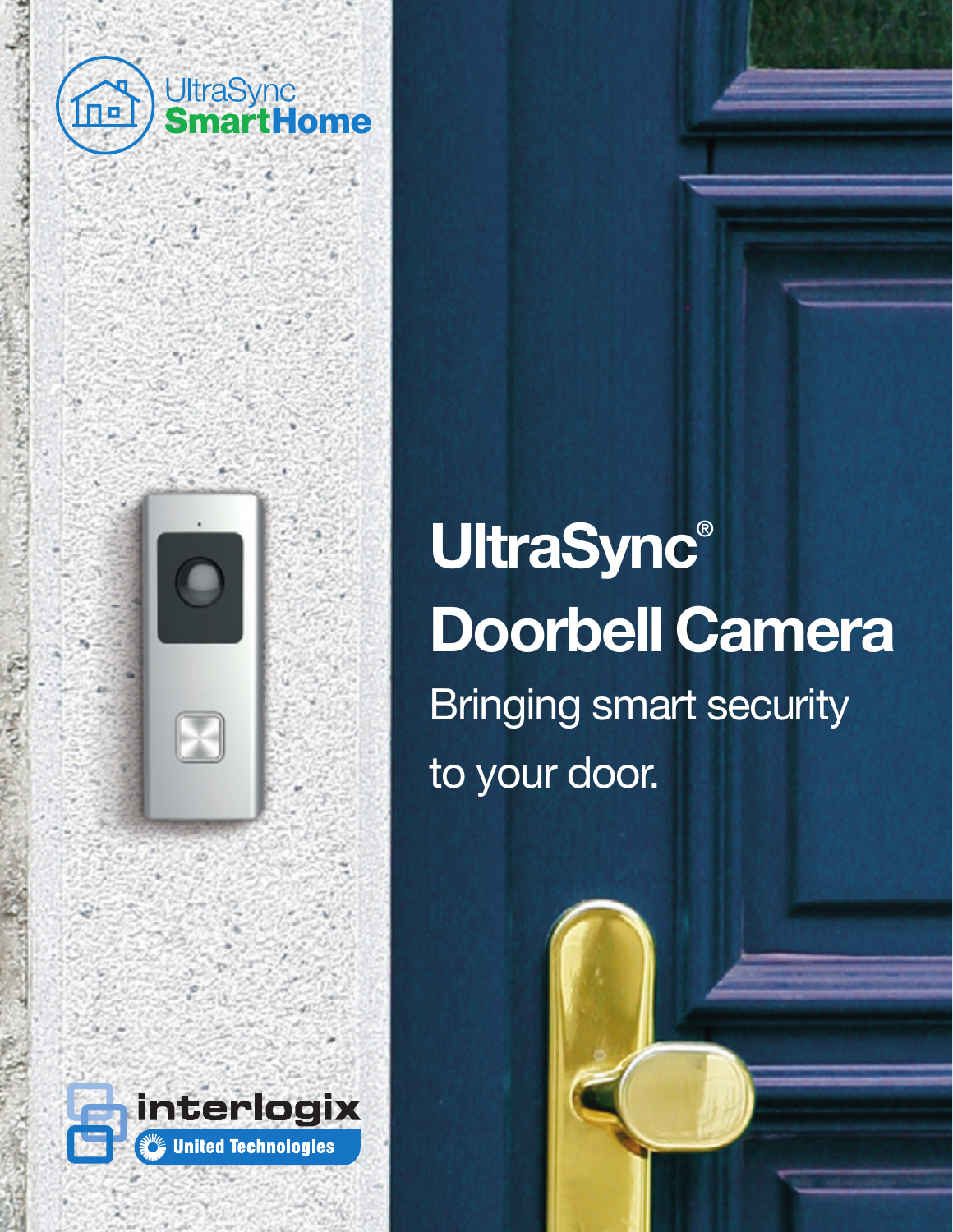## Who's there?

The UltraSync® Doorbell Camera provides remote camera access to your front porch. Featuring real-time and recorded HD audio and video with full automation—you can be in the know from virtually anywhere.



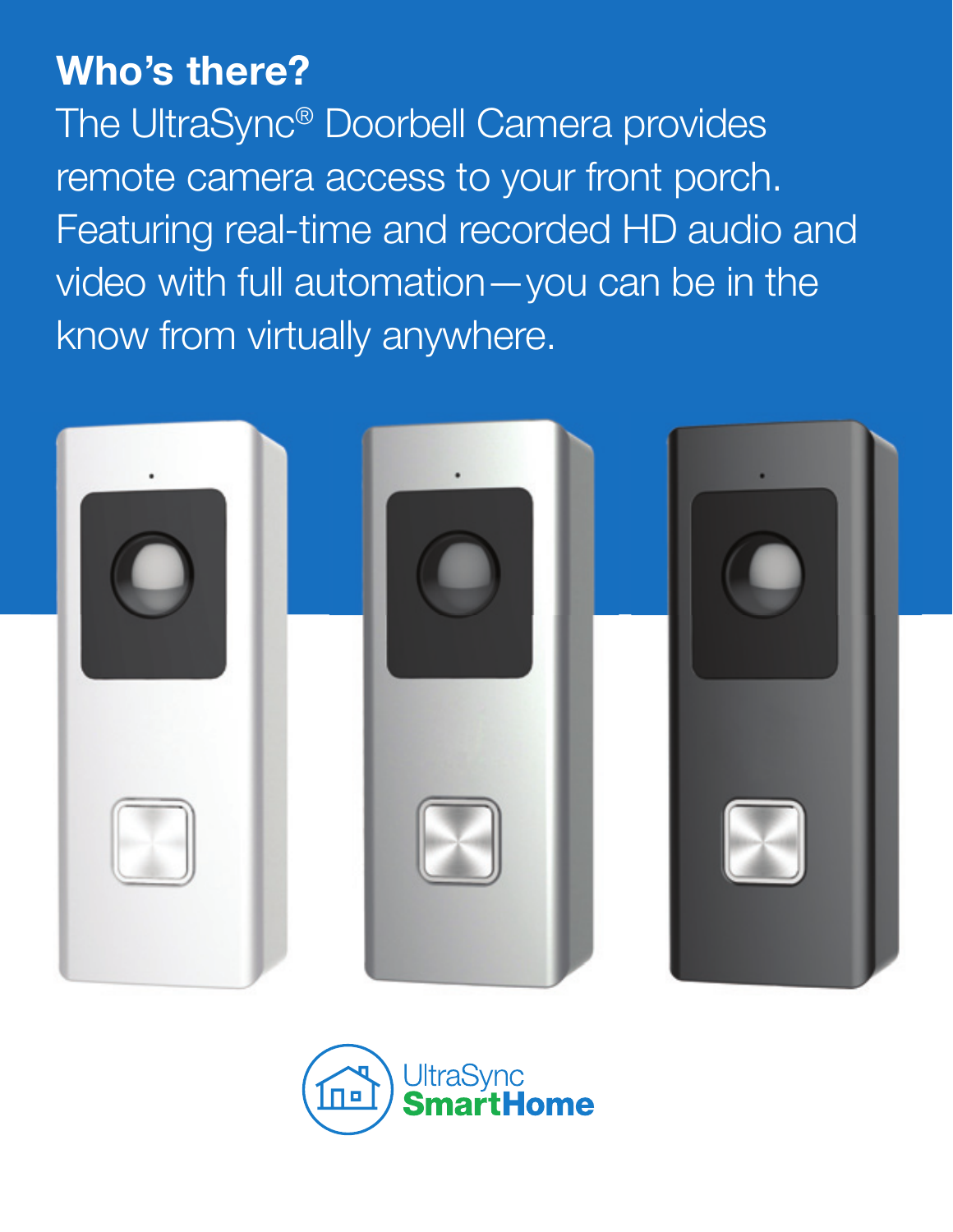## In sync with your life.

As a part of the UltraSync® SmartHome ecosystem, the UltraSync Doorbell Camera continues to make your life easier by seamlessly integrating with the other professional-grade security features synchronizing with your day-to-day life.

#### Automation

Connect the doorbell to trigger automations like exterior or interior lights.

#### Wireless Camera

Get real-time visuals in 1080p full HD resolution with 180° field of view, wide dynamic range and even night vision.

### Two-way Audio

Enables conversation with people on your doorstep, whether you're home or not, via the UltraSync App.

#### Onboard Recording

Record audio and video clips of visitors when they ring the doorbell or when motion is detected. Clips are stored locally on an SD card so there's no need for cloud-based storage.

#### Seamless Install

Works with existing mechanical doorbell, utilizing power from the existing doorbell wires. The product comes with interchangeable faceplates (pearl, silver, carbon) to match the installation environment.